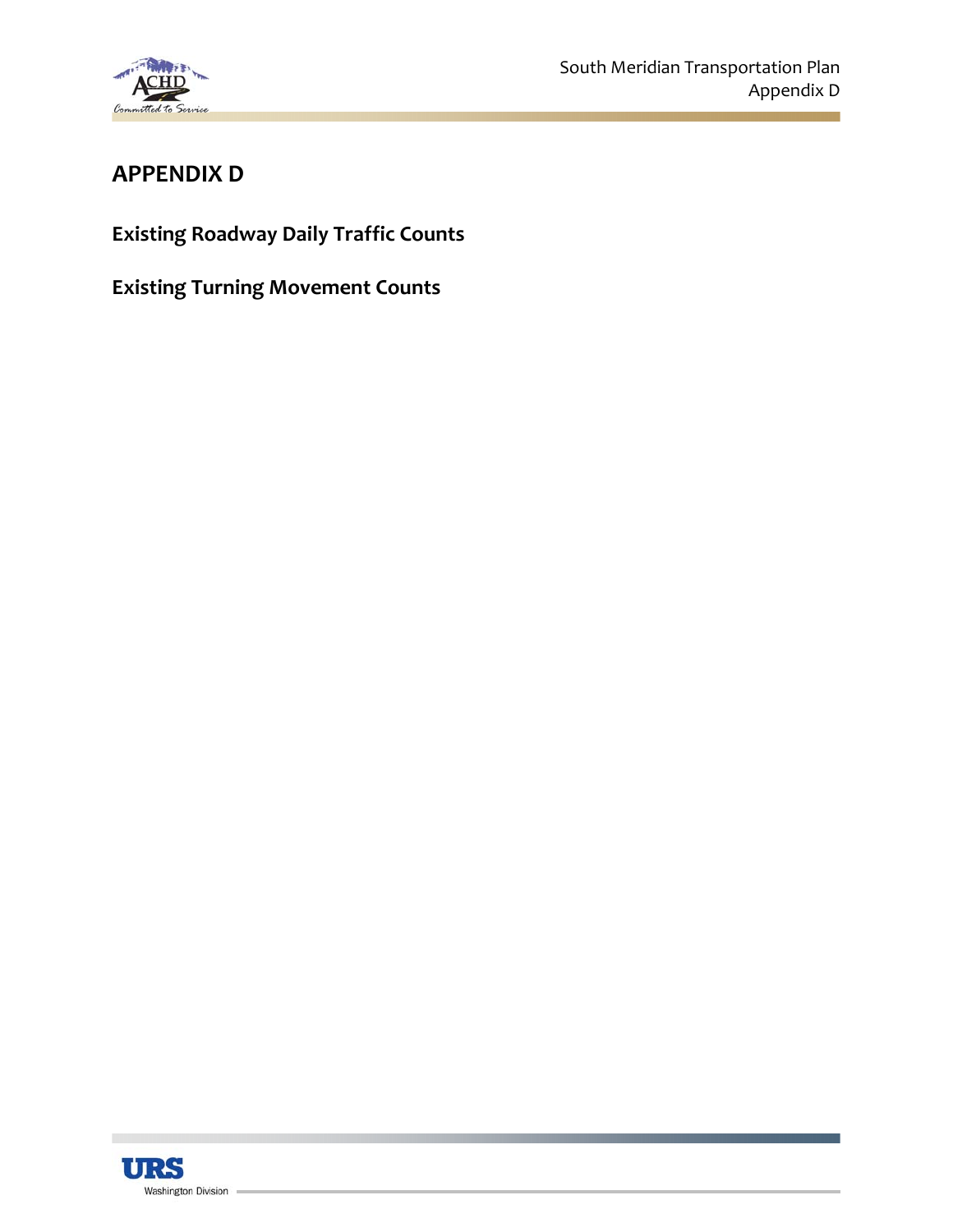| <b>South Meridian Transportation Plan</b>    |                                |                         |  |  |  |  |
|----------------------------------------------|--------------------------------|-------------------------|--|--|--|--|
| <b>Existing (2006) Daily Traffic Volumes</b> |                                |                         |  |  |  |  |
| <b>Road</b>                                  | <b>Location</b>                | <b>Daily Volume</b>     |  |  |  |  |
| Amity                                        | E/O McDermott                  | 7,500                   |  |  |  |  |
| Amity                                        | E/O Black Cat                  | 6,300                   |  |  |  |  |
| Amity                                        | E/O Ten Mile                   | 5,600                   |  |  |  |  |
| Amity                                        | E/O Linder                     | 7,500                   |  |  |  |  |
| Amity                                        | E/O State Highway 69           | 5,600                   |  |  |  |  |
| Amity                                        | W/O Eagle                      | 5,400                   |  |  |  |  |
| Amity                                        | E/O Eagle Road                 | 5,500                   |  |  |  |  |
| <b>Black Cat</b>                             | N/O Lamont                     | 2,600                   |  |  |  |  |
| <b>Black Cat</b>                             | N/O Victory                    | 2,100                   |  |  |  |  |
| <b>Black Cat</b>                             | N/O Amity                      | 1,400                   |  |  |  |  |
| <b>Black Cat</b>                             | S/O Amity                      | 1,100                   |  |  |  |  |
| Columbia                                     | $\overline{W/O}$ SH 69         | 3,700                   |  |  |  |  |
| Columbia                                     | E/O State Highway 69           | 3,300                   |  |  |  |  |
| Columbia                                     | W/O Eagle                      | 2,600                   |  |  |  |  |
| Columbia                                     | E/O Eagle                      | 2,700                   |  |  |  |  |
| Eagle                                        | N/O Overland                   | 36,700                  |  |  |  |  |
| Eagle                                        | S/O Overland                   | 13,800                  |  |  |  |  |
| Eagle                                        | N/O Amity                      | 7,700                   |  |  |  |  |
| Eagle                                        | S/O Amity                      | 4,300                   |  |  |  |  |
| Eagle                                        | S/O Lake Hazel                 | 1,400                   |  |  |  |  |
| Eagle                                        | S/O Columbia                   | 400                     |  |  |  |  |
| Lake Hazel                                   | E/O McDermott                  | 300                     |  |  |  |  |
| Lake Hazel                                   | W/O Ten Mile                   | 800                     |  |  |  |  |
| Lake Hazel                                   | W/O Linder                     | 1,900                   |  |  |  |  |
| <b>Lake Hazel</b>                            | W/O State Highway 69           | 2,000                   |  |  |  |  |
| Lake Hazel                                   | E/O State Highway 69           | 3,800                   |  |  |  |  |
| Lake Hazel                                   | W/O Eagle                      | 4,200                   |  |  |  |  |
| Lake Hazel                                   | $\overline{E/O}$ Eagle         | 7,200                   |  |  |  |  |
| Linder                                       | N/O Overland                   | 0                       |  |  |  |  |
| Linder                                       | S/O Overland                   | 2,100                   |  |  |  |  |
| Linder                                       | S/O Victory                    | 700                     |  |  |  |  |
| Linder                                       | N/O Lake hazel                 | 500                     |  |  |  |  |
| Linder                                       | N/O Columbia                   | 800                     |  |  |  |  |
| Linder                                       | S/O Columbia                   | 1,400                   |  |  |  |  |
| <b>Locust Grove</b>                          | N/O Overland                   | 100                     |  |  |  |  |
| <b>Locust Grove</b>                          | S/O Overland                   | 6,700                   |  |  |  |  |
| <b>Locust Grove</b>                          | N/O Amity                      | 2,300                   |  |  |  |  |
| <b>Locust Grove</b>                          | S/O Amity                      | 600                     |  |  |  |  |
|                                              |                                |                         |  |  |  |  |
| <b>Locust Grove</b><br><b>Locust Grove</b>   | S/O Lake Hazel<br>S/O Columbia | 300<br>$\overline{300}$ |  |  |  |  |
|                                              |                                |                         |  |  |  |  |

7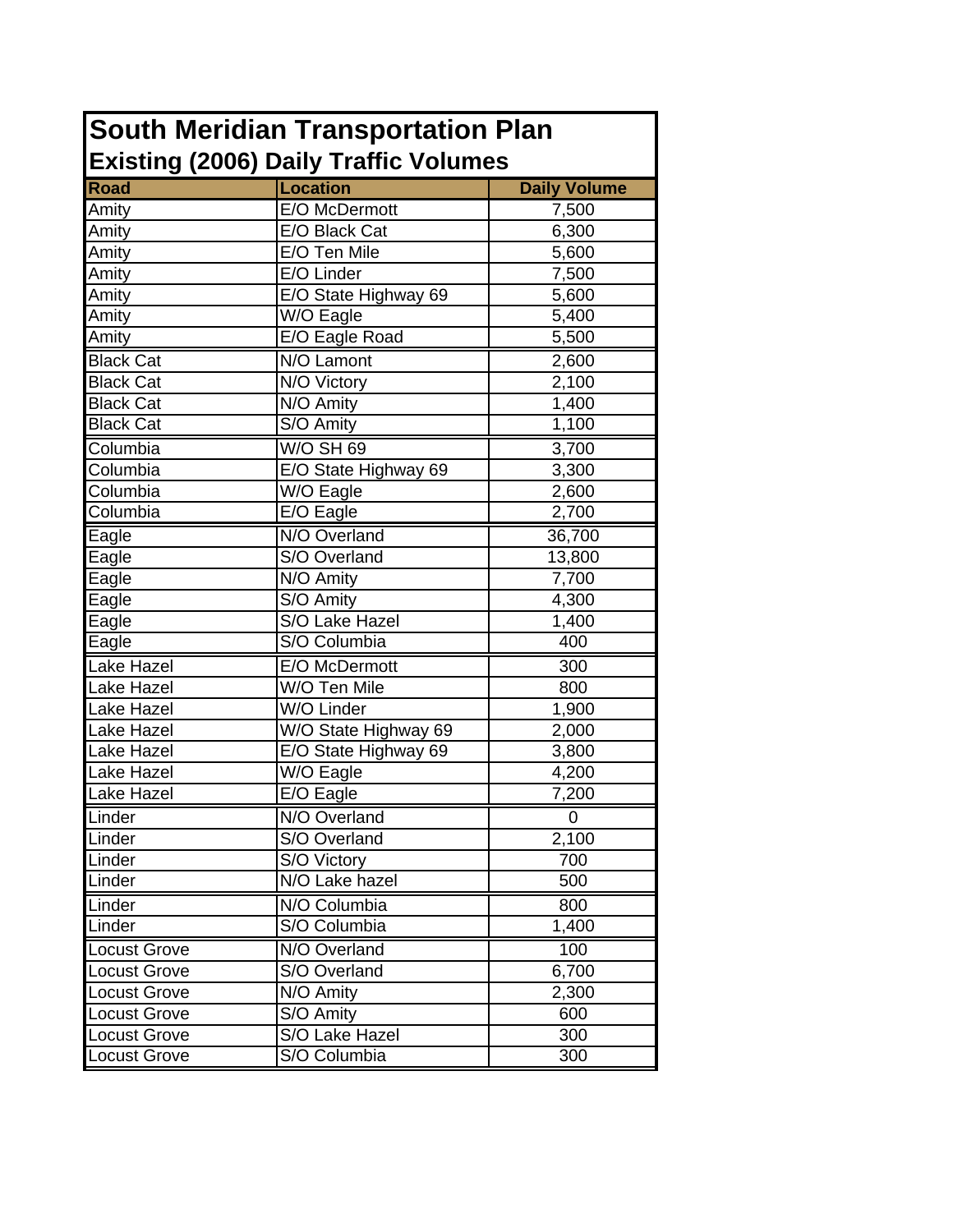|                                              | <b>South Meridian Transportation Plan</b> |        |  |  |  |
|----------------------------------------------|-------------------------------------------|--------|--|--|--|
| <b>Existing (2006) Daily Traffic Volumes</b> |                                           |        |  |  |  |
| <b>McDermott</b>                             | N/O Overland                              | 900    |  |  |  |
| <b>McDermott</b>                             | N/O Victory                               | 500    |  |  |  |
| <b>McDermott</b>                             | S/O Victory                               | 400    |  |  |  |
| McDermott                                    | S/O Amity                                 | 400    |  |  |  |
| Overland                                     | E/O McDermott                             | 400    |  |  |  |
| Overland                                     | E/O Ten Mile                              | 5,300  |  |  |  |
| Overland                                     | W/O State Highway 69                      | 14,500 |  |  |  |
| Overland                                     | E/O State Highway 69                      | 21,100 |  |  |  |
| Overland                                     | E/O Locust Grove                          | 19,800 |  |  |  |
| Overland                                     | E/O Eagle                                 | 19,300 |  |  |  |
| State Highway 69                             | N/O Overland                              | 40,400 |  |  |  |
| State Highway 69                             | N/O Victory                               | 30,000 |  |  |  |
| State Highway 69                             | N/O Amity                                 | 23,400 |  |  |  |
| State Highway 69                             | N/O Lake Hazel                            | 19,600 |  |  |  |
| State Highway 69                             | N/O Columbia                              | 17,600 |  |  |  |
| State Highway 69                             | S/O Columbia                              | 14,900 |  |  |  |
| <b>Ten Mile</b>                              | N/O Overland                              | 7,200  |  |  |  |
| Ten Mile                                     | S/O Overland                              | 6,000  |  |  |  |
| Ten Mile                                     | N/O Amity                                 | 3,800  |  |  |  |
| Ten Mile                                     | N/O Lake Hazel                            | 2,700  |  |  |  |
| <b>Ten Mile</b>                              | S/O Lake Hazel                            | 2,600  |  |  |  |
| Victory                                      | W/O Black Cat                             | 3,500  |  |  |  |
| Victory                                      | E/O Black Cat                             | 4,000  |  |  |  |
| Victory                                      | E/O Ten Mile                              | 3,300  |  |  |  |
| Victory                                      | W/O State Highway 69                      | 2,700  |  |  |  |
| Victory                                      | E/O State Highway 69                      | 3,700  |  |  |  |
| Victory                                      | W/O Eagle                                 | 4,600  |  |  |  |
| Victory                                      | E/O Eagle                                 | 7,400  |  |  |  |

٦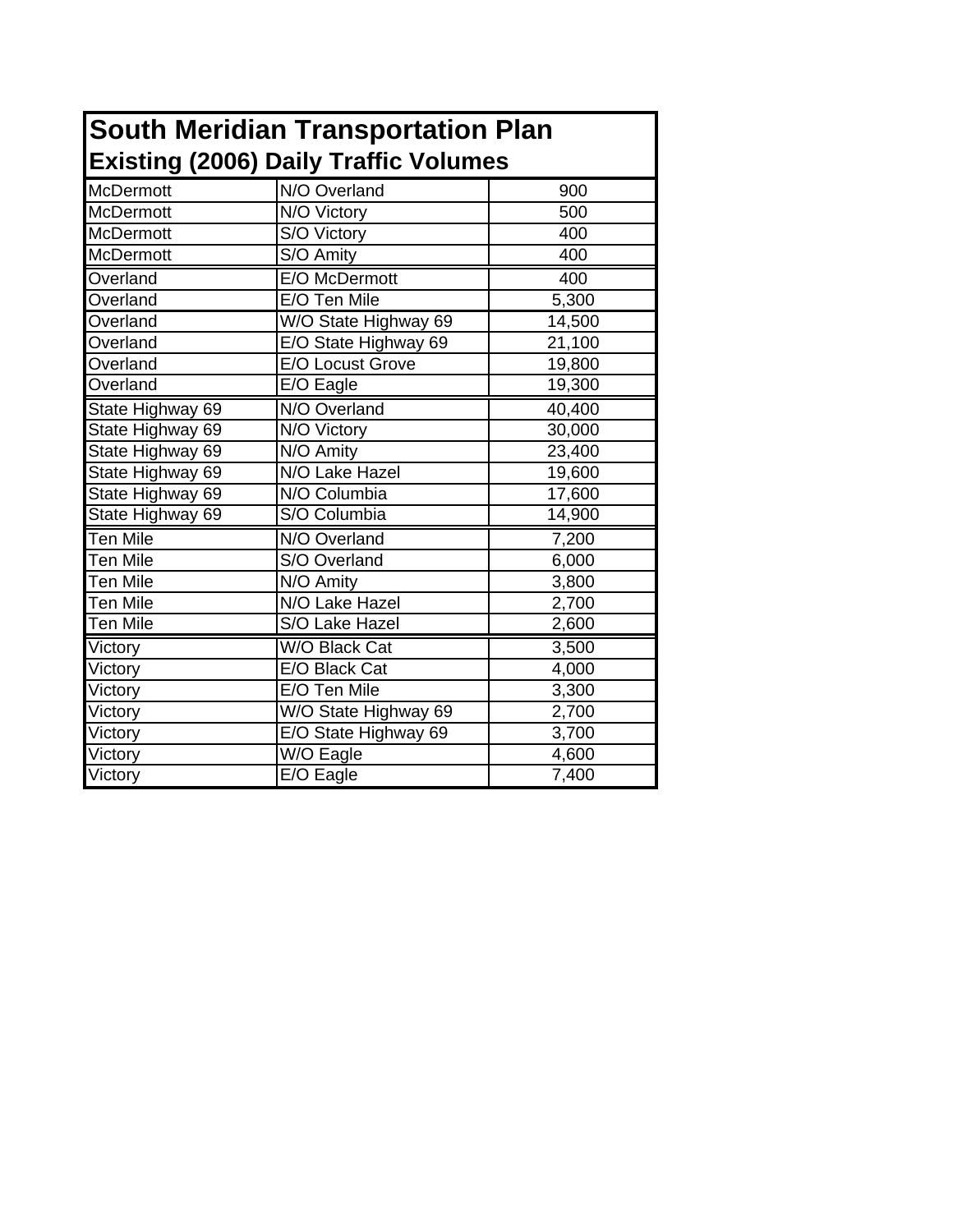## **\*Turning Movements for "HCS+" and "win TURNS" are the same, just presented in a different format.**

## **"HCS+" Turning Movements "win TURNS" Turning Movements**





|        | Ν   | E   | Ś   | W    |
|--------|-----|-----|-----|------|
| N      |     | 147 | 604 |      |
|        | 133 |     | 52  |      |
| E<br>S | 614 | 40  |     |      |
| W      |     |     |     |      |
|        |     |     |     | 1000 |

Control: Signal<br>PM MBL 0 70<br>
WBL 0 91<br>
WBR 0 23<br>
NBL 23 15<br>
NBT 107 178 SBL 0 103<br>SBT 120 398<br>SBR 25 109 **Overland and Black Cat** 2030 Prediction for HCS Existing Count

**Overland and Ten Mile**<br> **Control: Signal** Exis **Count** 









**PM Results (from WinTurns)** PM NE SW <mark>"In's" |"Out's" |</mark> NE SW |"Note" | NE SW<br>Turn | Existing |2030 Prediction for N N 131 255 0 386 417 N <mark>12 880 24</mark><br>Mvmt Count HCS E E 235 89 0 324 168 E 100 52 514 39 EBL | 0 | 10 | S S| 182 | 37 | 10 | 219 344 S| 649 | 283 | 330 EBT | 0 | 22 | W W| 0 | 0 | 0 | 0 | 0 0 0 W| 10 | 22 | 142 EBR 0 142 **Total:** 929 929 3065 WBT 0 39 N E S W **"In's" "Out's"** WBR | 235 <mark>| 100 |</mark> N N | | | | | | | 0 0 NBL | 0 | 330 | E E | | | | | | 0 0 NBT | 182 | 649 | SSS| | | | | | | | | 0 0 NBR | 37 | 283 | W W | | | | | | | | 0 0 SBL 131 72 0 0 SBR 0 24 N E S W **"In's" "Out's" Total 929 3065** OK N N 0 0 0 0 0 PHF: E E 0 0 0 0 0 %HV: S S 0 0 0 0 0 cycle length W W 0 0 0 0 0 **Total:** 0 0 **Existing Count Overland and Ten Mile** 2030 Prediction for HCS Synchro

|   | N   | F   | S   | W    |
|---|-----|-----|-----|------|
| N |     | 72  | 880 | 24   |
| Е | 100 |     | 514 | 39   |
| S | 649 | 283 |     | 330  |
| W | 10  | 22  | 142 |      |
|   |     |     |     | 2005 |



|   | N   | F   | S   | W    |
|---|-----|-----|-----|------|
| Ν |     | 552 | 290 | 385  |
|   | 476 |     | 143 | 498  |
| Ś | 331 | 55  |     |      |
| W | 332 | 241 |     |      |
|   |     |     |     | 3313 |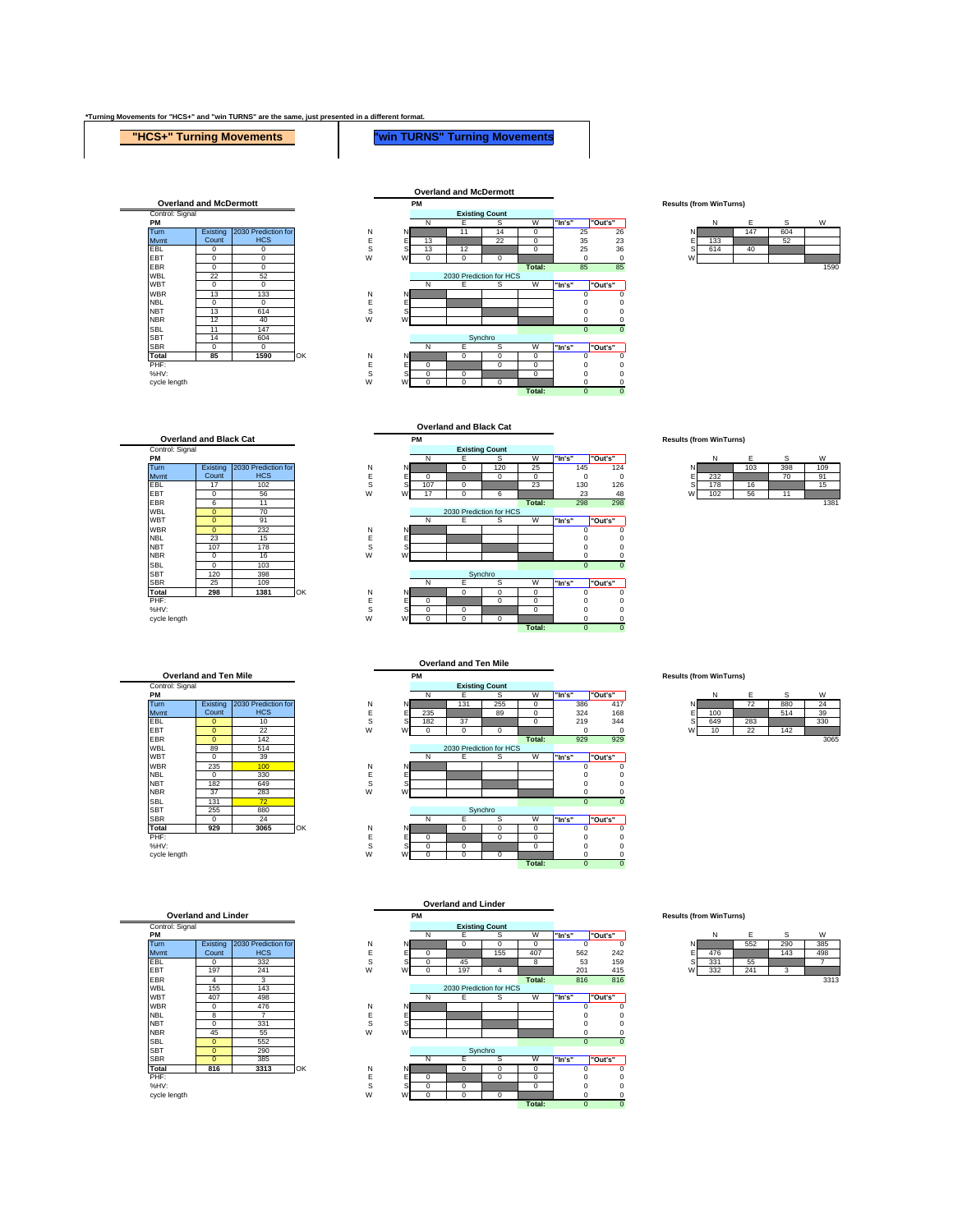## **Overland and SH69**

| Control: Signal<br>PМ |          |                     |    |
|-----------------------|----------|---------------------|----|
| Turn                  | Existing | 2030 Prediction for |    |
| Mymt                  | Count    | <b>HCS</b>          |    |
| <b>FBI</b>            | 302      | 586                 |    |
| <b>FBT</b>            | 121      | 380                 |    |
| <b>FBR</b>            | 13       | 76                  |    |
| <b>WBL</b>            | 468      | 436                 |    |
| <b>WBT</b>            | 335      | 459                 |    |
| <b>WBR</b>            | 759      | 234                 |    |
| <b>NBI</b>            | 41       | 332                 |    |
| <b>NBT</b>            | 768      | 1401                |    |
| <b>NBR</b>            | 76       | 225                 |    |
| SBI                   | 320      | 224                 |    |
| <b>SBT</b>            | 1162     | 1517                |    |
| <b>SBR</b>            | 280      | 537                 |    |
| Total                 | 4645     | 6407                | OK |
| PHF:                  |          |                     |    |
| %HV:                  |          |                     |    |

## **Overland and SH69**



|   | N    | F   | S    | W   |
|---|------|-----|------|-----|
| Ν |      | 224 | 1517 | 537 |
| Е | 234  |     | 436  | 459 |
| s | 1401 | 225 |      | 332 |
| W | 586  | 380 | 76   |     |

## **Overland and Locust Grove**

| Overland and Locust Grove |                |                     |  |  |  |
|---------------------------|----------------|---------------------|--|--|--|
| Control: Signal<br>PM     |                |                     |  |  |  |
| Turn                      | Existing       | 2030 Prediction for |  |  |  |
| Mymt                      | Count          | <b>HCS</b>          |  |  |  |
| EBL                       | 2              | 446                 |  |  |  |
| EBT                       | 393            | 304                 |  |  |  |
| <b>EBR</b>                | 78             | 139                 |  |  |  |
| <b>WBL</b>                | 263            | 533                 |  |  |  |
| <b>WBT</b>                | 641            | 702                 |  |  |  |
| <b>WBR</b>                | 0              | 25                  |  |  |  |
| <b>NBL</b>                | 71             | 70                  |  |  |  |
| <b>NBT</b>                | 3              | 683                 |  |  |  |
| <b>NBR</b>                | 119            | 94                  |  |  |  |
| SBI                       | 3              | 529                 |  |  |  |
| <b>SBT</b>                | 1              | 407                 |  |  |  |
| <b>SBR</b>                | $\overline{2}$ | 439                 |  |  |  |
| <b>Total</b>              | 1576           | C<br>4371           |  |  |  |
| PHF:                      |                |                     |  |  |  |

**Overland and Locust Grove**

| <b>Overland and Eagle</b> |          |                     |    |  |  |  |
|---------------------------|----------|---------------------|----|--|--|--|
| Control: Signal           |          |                     |    |  |  |  |
| PМ                        |          |                     |    |  |  |  |
| Turn                      | Existing | 2030 Prediction for |    |  |  |  |
| Mymt                      | Count    | <b>HCS</b>          |    |  |  |  |
| <b>FBI</b>                | 205      | 435                 |    |  |  |  |
| <b>FBT</b>                | 199      | 577                 |    |  |  |  |
| <b>FBR</b>                | 15       | 64                  |    |  |  |  |
| <b>WBL</b>                | 98       | 210                 |    |  |  |  |
| <b>WBT</b>                | 485      | 705                 |    |  |  |  |
| <b>WBR</b>                | 467      | 495                 |    |  |  |  |
| <b>NBI</b>                | 24       | 76                  |    |  |  |  |
| <b>NBT</b>                | 382      | 881                 |    |  |  |  |
| <b>NBR</b>                | 34       | 107                 |    |  |  |  |
| SBI                       | 423      | 443                 |    |  |  |  |
| <b>SBT</b>                | 645      | 999                 |    |  |  |  |
| <b>SBR</b>                | 505      | 532                 |    |  |  |  |
| Total                     | 3482     | 5524                | O۲ |  |  |  |
| PHF:                      |          |                     |    |  |  |  |
| %HV:                      |          |                     |    |  |  |  |

WBL 10 60 SBT | 9 | 436 **Victory and McDermott** Existing **Count** 2030 Prediction for HCS



|        | N   | F   | S   | W    |
|--------|-----|-----|-----|------|
| Ν      |     | 529 | 407 | 439  |
| E<br>S | 25  |     | 533 | 702  |
|        | 683 | 94  |     | 70   |
| W      | 446 | 304 | 139 |      |
|        |     |     |     | 4371 |

|                 |                           |                     |    |   |   |             | <b>Overland and Eagle</b> |                       |             |             |         |
|-----------------|---------------------------|---------------------|----|---|---|-------------|---------------------------|-----------------------|-------------|-------------|---------|
|                 | <b>Overland and Eagle</b> |                     |    |   |   | <b>PM</b>   |                           |                       |             |             |         |
| Control: Signal |                           |                     |    |   |   |             |                           | <b>Existing Count</b> |             |             |         |
| PМ              |                           |                     |    |   |   | N           | Е                         | s                     | W           | "In's"      | "Out's" |
| Turn            | Existing                  | 2030 Prediction for |    | N | N |             | 423                       | 645                   | 505         | 1573        | 105     |
| Mvmt            | Count                     | <b>HCS</b>          |    | E | F | 467         |                           | 98                    | 485         | 1050        | 65      |
| <b>EBL</b>      | 205                       | 435                 |    | s | s | 382         | 34                        |                       | 24          | 440         | 75      |
| EBT             | 199                       | 577                 |    | W | W | 205         | 199                       | 15                    |             | 419         | 101     |
| EBR             | 15                        | 64                  |    |   |   |             |                           |                       | Total:      | 3482        | 348     |
| WBL             | 98                        | 210                 |    |   |   |             | 2030 Prediction for HCS   |                       |             |             |         |
| WBT             | 485                       | 705                 |    |   |   | N           | E                         | s                     | W           | "In's"      | "Out's" |
| <b>WBR</b>      | 467                       | 495                 |    | N | N |             |                           |                       |             | 0           |         |
| <b>NBL</b>      | 24                        | 76                  |    | E | Е |             |                           |                       |             |             |         |
| <b>NBT</b>      | 382                       | 881                 |    | S | S |             |                           |                       |             | 0           |         |
| NBR.            | 34                        | 107                 |    | W | W |             |                           |                       |             | 0           |         |
| SBL             | 423                       | 443                 |    |   |   |             |                           |                       |             | $\mathbf 0$ |         |
| SBT             | 645                       | 999                 |    |   |   |             |                           | Synchro               |             |             |         |
| SBR             | 505                       | 532                 |    |   |   | N           | E                         | s                     | W           | "In's"      | "Out's" |
| Total           | 3482                      | 5524                | OK | N | N |             | 0                         | $\Omega$              | 0           | U           |         |
| PHF:            |                           |                     |    | E | Е | $\mathbf 0$ |                           | $\mathbf 0$           | 0           | 0           |         |
| %HV:            |                           |                     |    | s | s | $\mathbf 0$ | 0                         |                       | $\mathbf 0$ | 0           |         |
| cycle length    |                           |                     |    | W | W | $\mathbf 0$ | 0                         | $\mathbf 0$           |             | 0           |         |

**Results (from WinTurns)** 

|         | N   | F   | S   | W    |
|---------|-----|-----|-----|------|
| N       |     | 443 | 999 | 532  |
| ts<br>S | 495 |     | 210 | 705  |
|         | 881 | 107 |     | 76   |
| w       | 435 | 577 | 64  |      |
|         |     |     |     | EEOA |



**PM Results (from WinTurns)** Control: Signal Politics and Decembent March 2001<br>2010 **- PMP NE SW NE SW 1980 Prediction for** NN N<mark>E SW 10 | 9 | 5 24 29 NE 53 | 436 | 22</mark><br>Turn | Existing |2030 Prediction for Mvmt E E 17 10 276 303 111 E 56 60 154 EBL 5 19 S S 7 4 2 13 24 S 431 50 21 EBT 97 76 W W 5 97 5 107 283 W 19 76 36 EBR 5 36 **Total:** 447 447 1414 WBT 276 154 N E S W **"In's" "Out's"** WBR | 17 | 56 | N N | | | | | | 0 0 NBL | 2 | 21 | E E | | | | 0 0 NBT | 7 | 431 | S S | | | | | | 0 0 NBR | 4 | 50 | W W | | | | | | | 0 0 SBL 10 53 0 0 SBR 5 22 N E S W **"In's" "Out's" Total 447 1414** OK N N 0 0 0 0 0 PHF: E E 0 0 0 0 0 %HV: S S 0 0 0 0 0 cycle length W W 0 0 0 0 0 **Total:** 0 0 **Victory and McDermott Existing Count** 2030 Prediction for HCS Synchro

|        | N   | E  | S   | W    |
|--------|-----|----|-----|------|
| Ν      |     | 53 | 436 | 22   |
| E<br>Ξ | 56  |    | 60  | 154  |
| S      | 431 | 50 |     | 21   |
| W      | 19  | 76 | 36  |      |
|        |     |    |     | 1414 |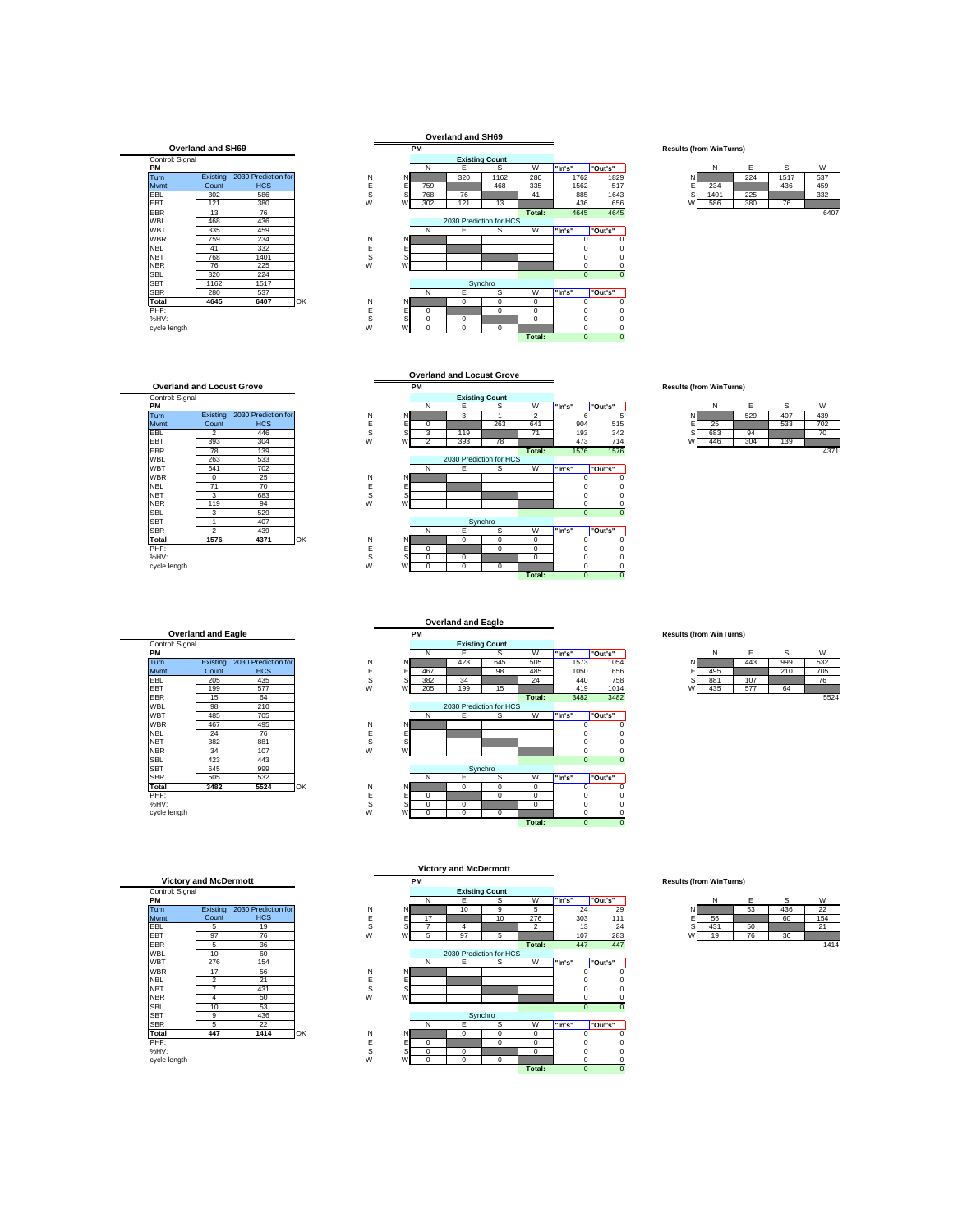

**Existing** Count

PHF: E E 0 0 0 0 0 %HV: S S 0 0 0 0 0

cycle length W W 0 0 0 0 0

Control: Signal<br>PM



|              | N   | F.  | ς   | W   |
|--------------|-----|-----|-----|-----|
|              |     | 25  | 394 | 28  |
| $\mathsf{E}$ |     |     | 28  | 240 |
|              | 174 | 52  |     | 30  |
| W            |     | 172 | 12  |     |
|              |     |     |     | .   |

 $\begin{tabular}{|c|c|c|c|c|} \hline \text{EBR} & \text{6} & \text{17} \\ \hline \text{WBL} & \text{10} & \text{12} \\ \hline \text{WBT} & \text{146} & \text{107} \\ \hline \text{WBR} & \text{17} & \text{72} \\ \hline \text{B} & \text{8} & \text{8} \\ \hline \text{18} & \text{156} & \text{88} \\ \hline \text{18} & \text{18} & \text{6} \\ \hline \end{tabular}$ SBL 19 73<br>
SBT 254 1072<br>
SBR 76 190<br>
Total 745 2672 **Victory and Ten Mile** 2030 Prediction for HCS

**PM Results (from WinTurns) PM** NE SW **"In's" "Out's"** NE SW Turn N N 19 254 76 349 188 N 73 1072 190 Mvmt E E 17 10 146 173 57 E 72 12 107 EBL | 15 | 146 | S S| 156 | 4 | | 8 | 168 270 S| 882 | 6 | | 8 EBT 34 87 W W 15 34 6 55 230 W 146 87 17 EBR 6 17 **Total:** 745 745 2672 WBT 146 107 N E S W **"In's" "Out's"** WBR | 17 | 72 | N N | | | | | | 0 0 NBL 8 8 E E 0 0 NBT | 156 | 882 | SSS| | | | | | | | 0 0 NBR | 4 | 6 | W W | | | | | | | 0 0 SBL | 19 | 73 | 2000 | 2000 | 2000 | 2000 | 2000 | 2000 | 2000 | 2000 | 2000 | 2000 | 2000 | 2000 | 2000 | 200 SBR 76 190 N E S W **"In's" "Out's" Total 745 2672** OK N N 0 0 0 0 0 PHF: E E 0 0 0 0 0 %HV: S S 0 0 0 0 0 cycle length W W 0 0 0 0 0 **Total:** 0 0 **Victory and Ten Mile Existing Count** 2030 Prediction for HCS Synchr

**Total:** 0 0

|   | N   | E  | S    | W               |
|---|-----|----|------|-----------------|
|   |     | 73 | 1072 | 190             |
| E | 72  |    | 12   | 10 <sup>7</sup> |
| S | 882 |    |      |                 |
|   | 146 |    | 17   |                 |
|   |     |    |      | 2672            |

| Control: Signal<br>PМ |             |                     |
|-----------------------|-------------|---------------------|
| Turn                  | Existing    | 2030 Prediction for |
| Mymt                  | Count       | <b>HCS</b>          |
| EBL                   | 20          | 35                  |
| EBT                   | 90          | 106                 |
| <b>EBR</b>            | 8           | 25                  |
| <b>WBL</b>            | 13          | 206                 |
| <b>WBT</b>            | 213         | 161                 |
| <b>WBR</b>            | 1           | 9                   |
| <b>NBL</b>            | 12          | 25                  |
| <b>NBT</b>            | 20          | 488                 |
| <b>NBR</b>            | 9           | 148                 |
| SBI                   | $\mathbf 0$ |                     |
| <b>SBT</b>            | 58          | 536                 |
| <b>SBR</b>            | 102         | 45                  |
| Total                 | 546         | 1785                |

| Control: Signal<br>PМ |          |                     |
|-----------------------|----------|---------------------|
| Turn                  | Existing | 2030 Prediction for |
| Mymt                  | Count    | <b>HCS</b>          |
| <b>FBI</b>            | 16       | 92                  |
| <b>FBT</b>            | 27       | 175                 |
| <b>FBR</b>            | 15       | 186                 |
| <b>WBL</b>            | 60       | 122                 |
| WBT                   | 89       | 261                 |
| <b>WBR</b>            | 123      | 116                 |
| <b>NBI</b>            | 26       | 201                 |
| <b>NBT</b>            | 685      | 1709                |
| <b>NBR</b>            | 37       | 104                 |
| SBI                   | 130      | 97                  |
| <b>SBT</b>            | 1218     | 1740                |
| <b>SBR</b>            | 48       | 99                  |
| Total                 | 2474     | 4902                |



|   | N   | F   | S   | W   |
|---|-----|-----|-----|-----|
| N |     |     | 536 | 45  |
| E |     |     | 206 | 161 |
| s | 488 | 148 |     | 25  |
| W | 35  | 106 | 25  |     |



|   | N    | F   | S    | W    |
|---|------|-----|------|------|
| Ν |      | 97  | 1740 | 99   |
| E | 116  |     | 122  | 261  |
| s | 1709 | 104 |      | 201  |
| W | 92   | 175 | 186  |      |
|   |      |     |      | 1002 |

|   | . . |     |     | . .  |
|---|-----|-----|-----|------|
|   |     |     | 536 |      |
| Ξ | a   |     | 206 | 161  |
| S | 188 | 148 |     | 25   |
|   | 35  | 106 | 25  |      |
|   |     |     |     | 1705 |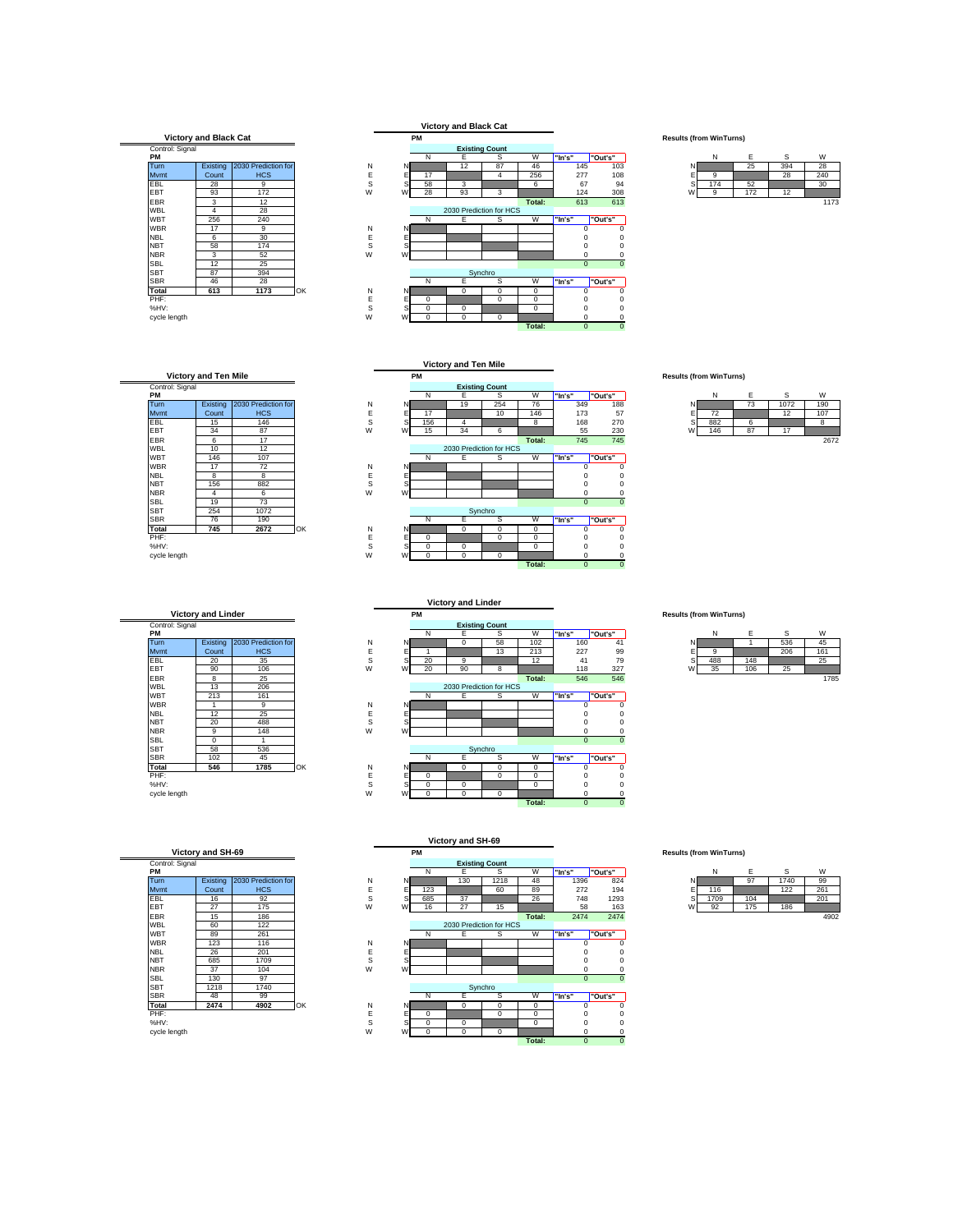## **Victory and Locust Grove**



| Control: Signal |          |                     |
|-----------------|----------|---------------------|
| PM              |          |                     |
| Turn            | Existing | 2030 Prediction for |
| Mymt            | Count    | <b>HCS</b>          |
| EBL.            | 58       | 26                  |
| EBT             | 68       | 155                 |
| <b>FBR</b>      | 78       | 153                 |
| <b>WBL</b>      | 15       | 242                 |
| <b>WBT</b>      | 63       | 269                 |
| <b>WBR</b>      | 34       | 125                 |
| <b>NBL</b>      | 54       | 177                 |
| <b>NBT</b>      | 242      | 684                 |
| <b>NBR</b>      | 14       | 200                 |
| SBI             | 31       | 78                  |
| <b>SBT</b>      | 433      | 944                 |
| <b>SBR</b>      | 98       | 57                  |
| Total           | 1188     | 3110                |

|                 | <b>Amity and McDermott</b> |                     |    |
|-----------------|----------------------------|---------------------|----|
| Control: Signal |                            |                     |    |
| PM              |                            |                     |    |
| Turn            | Existing                   | 2030 Prediction for |    |
| Mymt            | Count                      | <b>HCS</b>          |    |
| EBL             | 4                          | 147                 |    |
| EBT             | 229                        | 298                 |    |
| <b>FBR</b>      | 4                          | 122                 |    |
| <b>WBL</b>      | 5                          | 6                   |    |
| WBT             | 482                        | 309                 |    |
| <b>WBR</b>      | 2                          | 3                   |    |
| <b>NBI</b>      | 5                          | 144                 |    |
| <b>NBT</b>      | 5                          | 339                 |    |
| <b>NBR</b>      | 1                          | 2                   |    |
| SBI             | 1                          |                     |    |
| <b>SBT</b>      | 11                         | 372                 |    |
| <b>SBR</b>      | 8                          | 139                 |    |
| Total           | 757                        | 1882                | ŌK |
| PHF:            |                            |                     |    |
| %HV:            |                            |                     |    |

| Control: Signal |          |                     |
|-----------------|----------|---------------------|
| PМ              |          |                     |
| Turn            | Existina | 2030 Prediction for |
| Mymt            | Count    | <b>HCS</b>          |
| <b>FBI</b>      | 24       | 57                  |
| <b>FBT</b>      | 197      | 188                 |
| <b>FBR</b>      | 7        | 10                  |
| <b>WBL</b>      | 11       | 13                  |
| WBT             | 459      | 247                 |
| <b>WBR</b>      | 19       | 39                  |
| <b>NBI</b>      | 4        | 4                   |
| <b>NBT</b>      | 37       | 124                 |
| <b>NBR</b>      | 10       | 13                  |
| SBI             | 12       | 26                  |
| <b>SBT</b>      | 91       | 278                 |
| <b>SBR</b>      | 44       | 62                  |
| Total           | 915      | 1061                |





|   | Ν   | F   | s   | W    |
|---|-----|-----|-----|------|
| N |     | 192 | 531 | 217  |
| E | 148 |     | 13  | 267  |
| s | 420 |     |     | 43   |
|   | 172 | 168 | 13  |      |
|   |     |     |     | 2193 |

**PM Results (from WinTurns)** PM | Existing 2030 Prediction for<br>
Turn | Existing 2030 Prediction for N N 51 433 98 562 334 N E S W<br>
MWmtt Count HCS E E 34 15 63 112 113 E 125 242 269<br>
EBL 58 26 S S 242 14 54 310 526 S 684 200 177<br>
EBT 68 155 W W 58 68 WBT 63 269 N E S W **"In's" "Out's"** WBR 34 125 N N 0 0 NBL | 54 | 177 | E E | | | | | | 0 0 NBT | 242 | 684 | SSS| | | | | | | | | | 0 0 NBR | 14 | 200 | W W | | | | | | | 0 0 SBL 31 78 0 0 0 SBR 98 57 N E S W **"In's" "Out's" Total 1188 3110** OK N N 0 0 0 0 0 PHF: E E 0 0 0 0 0 %HV: S S 0 0 0 0 0 cycle length W W 0 0 0 0 0 **Total:** 0 0 **Victory and Eagle Existing Count** 2030 Prediction for HCS<br>E Synchro

|   | N   | F   | S   | W    |
|---|-----|-----|-----|------|
| N |     | 78  | 944 | 57   |
|   | 125 |     | 242 | 269  |
| S | 684 | 200 |     | 177  |
| W | 26  | 155 | 153 |      |
|   |     |     |     | 3110 |

|                 |                            |                     |    |   |    |                | <b>Amity and McDermott</b> |                         |          |        |                             |   |                                |                |     |      |
|-----------------|----------------------------|---------------------|----|---|----|----------------|----------------------------|-------------------------|----------|--------|-----------------------------|---|--------------------------------|----------------|-----|------|
|                 | <b>Amity and McDermott</b> |                     |    |   |    | <b>PM</b>      |                            |                         |          |        |                             |   | <b>Results (from WinTurns)</b> |                |     |      |
| Control: Signal |                            |                     |    |   |    |                |                            | <b>Existing Count</b>   |          |        |                             |   |                                |                |     |      |
| PМ              |                            |                     |    |   |    | N              | Е                          | s                       | W        | "In's" | "Out's"                     |   | N                              | Е              | s   | W    |
| Turn            | Existing                   | 2030 Prediction for |    | Ν | N  |                |                            | 11                      | 8        |        | 20<br>11                    |   |                                |                | 372 | 139  |
| Mvmt            | Count                      | <b>HCS</b>          |    | Ε |    | $\overline{2}$ |                            | 5                       | 482      |        | 231<br>489                  |   | 3                              |                | 6   | 309  |
| EBL             | 4                          | 147                 |    | s |    | ь              |                            |                         | 5        |        | 11<br>20                    |   | 339                            | $\overline{2}$ |     | 144  |
| EBT             | 229                        | 298                 |    | W | W  | 4              | 229                        | $\overline{4}$          |          |        | 237<br>495                  | W | 147                            | 298            | 122 |      |
| EBR             | 4                          | 122                 |    |   |    |                |                            |                         | Total:   |        | 757<br>757                  |   |                                |                |     | 1882 |
| WBL             | 5                          | 6                   |    |   |    |                |                            | 2030 Prediction for HCS |          |        |                             |   |                                |                |     |      |
| WBT             | 482                        | 309                 |    |   |    | N              | E                          | s                       | W        | "In's" | "Out's"                     |   |                                |                |     |      |
| WBR             | $\overline{2}$             | 3                   |    | Ν | N  |                |                            |                         |          |        |                             |   |                                |                |     |      |
| <b>NBL</b>      | 5                          | 144                 |    | E |    |                |                            |                         |          |        |                             |   |                                |                |     |      |
| <b>NBT</b>      | 5                          | 339                 |    | S |    |                |                            |                         |          |        |                             |   |                                |                |     |      |
| NBR             |                            | $\mathfrak{p}$      |    | W | W  |                |                            |                         |          |        |                             |   |                                |                |     |      |
| SBL             |                            |                     |    |   |    |                |                            |                         |          |        | $\mathbf{0}$<br>$\mathbf 0$ |   |                                |                |     |      |
| SBT             | 11                         | 372                 |    |   |    |                |                            | Synchro                 |          |        |                             |   |                                |                |     |      |
| SBR             | 8                          | 139                 |    |   |    | N              | Е                          | s                       | W        | "In's" | "Out's"                     |   |                                |                |     |      |
| Total           | 757                        | 1882                | OK | Ν | N. |                | 0                          | 0                       | 0        |        |                             |   |                                |                |     |      |
| PHF:            |                            |                     |    | E | Е  | $\Omega$       |                            | $^{\circ}$              | 0        |        | C                           |   |                                |                |     |      |
| %HV:            |                            |                     |    | s |    | $\Omega$       | 0                          |                         | $\Omega$ |        |                             |   |                                |                |     |      |
| cycle length    |                            |                     |    | W | W  | $^{\circ}$     | 0                          | $^{\circ}$              |          |        |                             |   |                                |                |     |      |
|                 |                            |                     |    |   |    |                |                            |                         | Total:   |        | $\mathbf{0}$                |   |                                |                |     |      |
|                 |                            |                     |    |   |    |                |                            |                         |          |        |                             |   |                                |                |     |      |

|   | N   | F   | ċ   | W   |
|---|-----|-----|-----|-----|
|   |     |     | 372 | 139 |
|   |     |     | n   | 309 |
| S | 339 |     |     | 144 |
| W | 147 | 298 | 122 |     |
|   |     |     |     | .   |



|   | Allilly dily Diduk Gal |  |  |
|---|------------------------|--|--|
| Ŵ |                        |  |  |

|                 | Allilly and Diack Cat |                     |    |             |    | .        |     |                         |             |        |          |   |     | $\frac{1}{2}$ |     |  |  |  |  |  |  |  |  |   |   |      |  |  |  |
|-----------------|-----------------------|---------------------|----|-------------|----|----------|-----|-------------------------|-------------|--------|----------|---|-----|---------------|-----|--|--|--|--|--|--|--|--|---|---|------|--|--|--|
| Control: Signal |                       |                     |    |             |    |          |     | <b>Existing Count</b>   |             |        |          |   |     |               |     |  |  |  |  |  |  |  |  |   |   |      |  |  |  |
| PМ              |                       |                     |    |             |    | N        | Е   | s                       | W           | "In's" | "Out's"  |   | N   | E             | s   |  |  |  |  |  |  |  |  |   | W |      |  |  |  |
| <b>Turn</b>     | Existing              | 2030 Prediction for |    | N           | N  |          | 12  | 91                      | 44          | 147    | 80       |   |     | 26            | 278 |  |  |  |  |  |  |  |  |   |   | 62   |  |  |  |
| Mvmt            | Count                 | <b>HCS</b>          |    | Е           |    | 19       |     | 11                      | 459         | 489    | 219      |   | 39  |               | 13  |  |  |  |  |  |  |  |  |   |   | 247  |  |  |  |
| EBL             | 24                    | 57                  |    | s           |    | 37       | 10  |                         | 4           | 51     | 109      |   | 124 | 13            |     |  |  |  |  |  |  |  |  | 4 |   |      |  |  |  |
| EBT             | 197                   | 188                 |    | W           | W  | 24       | 197 |                         |             | 228    | 507      | W | 57  | 188           | 10  |  |  |  |  |  |  |  |  |   |   |      |  |  |  |
| EBR             |                       | 10                  |    |             |    |          |     |                         | Total:      | 915    | 915      |   |     |               |     |  |  |  |  |  |  |  |  |   |   | 1061 |  |  |  |
| WBL             | 11                    | 13                  |    |             |    |          |     | 2030 Prediction for HCS |             |        |          |   |     |               |     |  |  |  |  |  |  |  |  |   |   |      |  |  |  |
| WBT             | 459                   | 247                 |    |             |    | N        | Е   | s                       | W           | "In's" | "Out's"  |   |     |               |     |  |  |  |  |  |  |  |  |   |   |      |  |  |  |
| <b>WBR</b>      | 19                    | 39                  |    | N           | N. |          |     |                         |             |        |          |   |     |               |     |  |  |  |  |  |  |  |  |   |   |      |  |  |  |
| <b>NBL</b>      | 4                     | 4                   |    | E           |    |          |     |                         |             |        |          |   |     |               |     |  |  |  |  |  |  |  |  |   |   |      |  |  |  |
| <b>NBT</b>      | 37                    | 124                 |    | S           |    |          |     |                         |             |        |          |   |     |               |     |  |  |  |  |  |  |  |  |   |   |      |  |  |  |
| NBR             | 10                    | 13                  |    | W           | W  |          |     |                         |             |        |          |   |     |               |     |  |  |  |  |  |  |  |  |   |   |      |  |  |  |
| SBL             | 12                    | 26                  |    |             |    |          |     |                         |             |        | $\Omega$ |   |     |               |     |  |  |  |  |  |  |  |  |   |   |      |  |  |  |
| SBT             | 91                    | 278                 |    |             |    |          |     | Synchro                 |             |        |          |   |     |               |     |  |  |  |  |  |  |  |  |   |   |      |  |  |  |
| SBR             | 44                    | 62                  |    |             |    |          | E   | s                       | W           | "In's" | "Out's"  |   |     |               |     |  |  |  |  |  |  |  |  |   |   |      |  |  |  |
| Total           | 915                   | 1061                | OK | N           | NI |          | 0   | 0                       | 0           |        |          |   |     |               |     |  |  |  |  |  |  |  |  |   |   |      |  |  |  |
| PHF:            |                       |                     |    |             |    | $\Omega$ |     | 0                       | 0           |        |          |   |     |               |     |  |  |  |  |  |  |  |  |   |   |      |  |  |  |
| %HV:            |                       |                     |    | $\sim$<br>s |    |          | 0   |                         | $\mathbf 0$ |        |          |   |     |               |     |  |  |  |  |  |  |  |  |   |   |      |  |  |  |
| cycle length    |                       |                     |    | W           | W  | $\Omega$ | 0   | 0                       |             |        |          |   |     |               |     |  |  |  |  |  |  |  |  |   |   |      |  |  |  |
|                 |                       |                     |    |             |    |          |     |                         | Total:      |        | $\Omega$ |   |     |               |     |  |  |  |  |  |  |  |  |   |   |      |  |  |  |

## **Results (from WinTurns)**

|   | Ν   | E   | S   | W    |
|---|-----|-----|-----|------|
|   |     | 26  | 278 | 62   |
| E | 39  |     | 13  | 247  |
| s | 124 | 13  |     |      |
|   |     | 188 | 10  |      |
|   |     |     |     | 1061 |

## **Results (from WinTurns)**

|    | N   | F | S   | W   |
|----|-----|---|-----|-----|
|    |     |   | 372 | 139 |
| Ε  |     |   | 6   | 309 |
| sl | 339 |   |     | 144 |

| ⌒  |  |        |
|----|--|--------|
| ۷V |  |        |
|    |  | $\sim$ |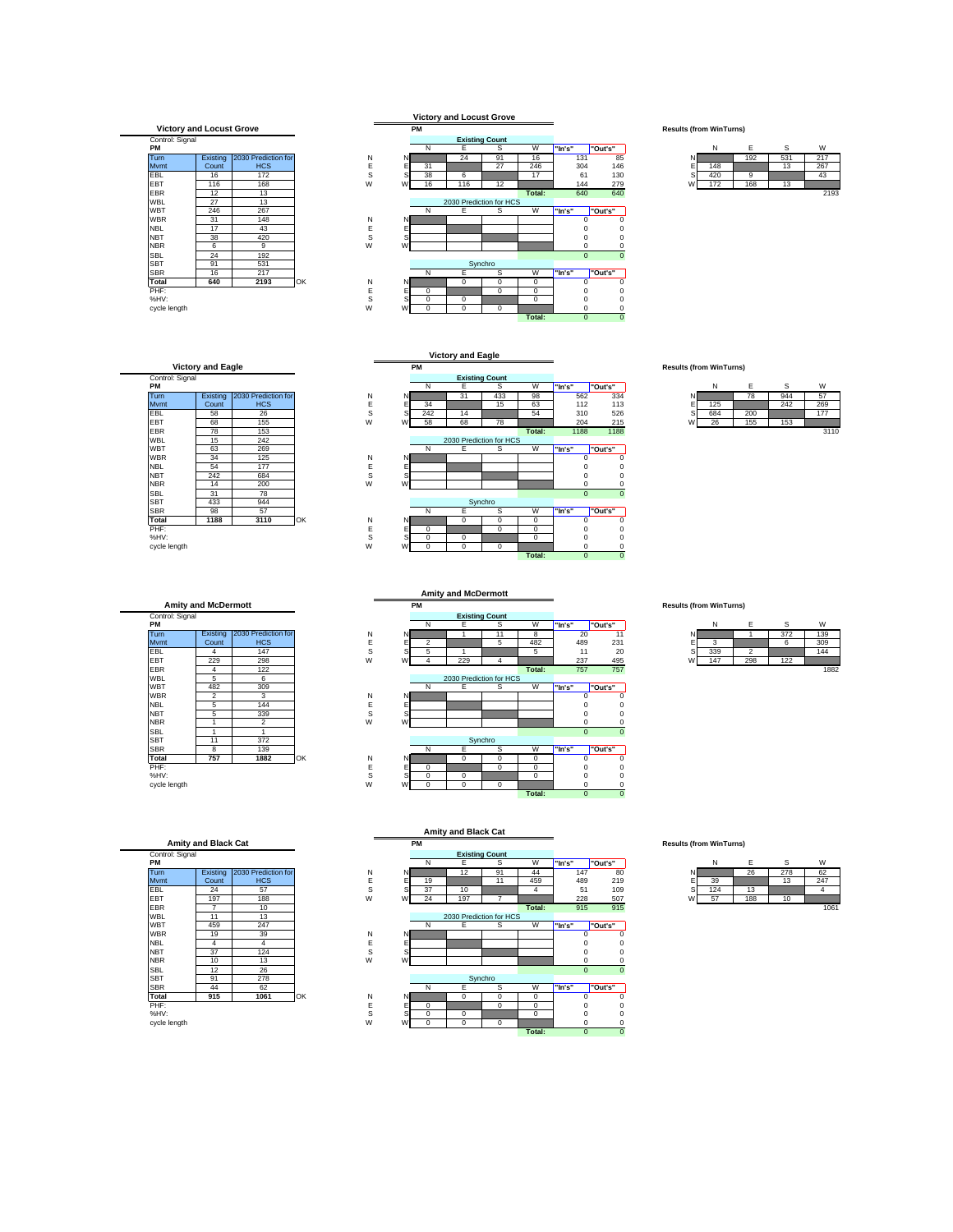



|               | Ν   | F   | Ś   | W    |
|---------------|-----|-----|-----|------|
| N             |     | 50  | 702 | 175  |
| $\frac{E}{S}$ | 103 |     | 16  | 176  |
|               | 603 | 19  |     | 36   |
| W             | 93  | 139 | 38  |      |
|               |     |     |     | ---- |

Control: Signal<br>
PM<br>
Turn  $\begin{tabular}{|c|c|c|c|c|} \hline \rule{0pt}{2ex} \text{EBT} & $-$\begin{array}{c} $1$ & $1$ & $1$ & $1$ \\ \hline \rule{0pt}{2ex} \text{EBT} & $4$ & $4$ & $4$ \\ \text{WBL} & $4$ & $4$ & $4$ \\ \text{WBL} & $4$ & $4$ & $54$ \\ \text{WBR} & $468 & $290$ & $398 \\ \text{NBL} & $10$ & $7$ & $7$ \\ \text{NBR} & $39$ & $51$ \\ \end{array} \end{tabular}$ SBL 9 110<br>
SBT 41 470<br>
SBR 21 135<br>
Total 862 1947 **Amity and Linder** Existing Count 2030 Prediction for HCS

|                       | Amity and SH69 |                     |    |
|-----------------------|----------------|---------------------|----|
| Control: Signal<br>PМ |                |                     |    |
| Turn                  | Existing       | 2030 Prediction for |    |
| Mymt                  | Count          | <b>HCS</b>          |    |
| EBL                   | 95             | 138                 |    |
| <b>FBT</b>            | 75             | 335                 |    |
| <b>FBR</b>            | 12             | 13                  |    |
| <b>WBL</b>            | 182            | 457                 |    |
| WBT                   | 290            | 507                 |    |
| <b>WBR</b>            | 56             | 181                 |    |
| <b>NBI</b>            | 40             | 64                  |    |
| <b>NBT</b>            | 555            | 1650                |    |
| <b>NBR</b>            | 31             | 286                 |    |
| SBI                   | 48             | 249                 |    |
| <b>SBT</b>            | 1186           | 1544                |    |
| <b>SBR</b>            | 173            | 157                 |    |
| Total                 | 2743           | 5581                | OK |
| PHF:                  |                |                     |    |
| %HV:                  |                |                     |    |

| Control: Signal |          |                     |
|-----------------|----------|---------------------|
| PМ              |          |                     |
| Turn            | Existing | 2030 Prediction for |
| Mymt            | Count    | <b>HCS</b>          |
| EBL             | 17       | 52                  |
| <b>FBT</b>      | 160      | 627                 |
| <b>FBR</b>      | 16       | 120                 |
| <b>WBL</b>      | 9        | 88                  |
| <b>WBT</b>      | 459      | 867                 |
| <b>WBR</b>      | 27       | 107                 |
| <b>NBL</b>      | 13       | 62                  |
| <b>NBT</b>      | 30       | 300                 |
| <b>NBR</b>      | 6        | 77                  |
| SBI             | 27       | 81                  |
| <b>SBT</b>      | 56       | 323                 |
| <b>SBR</b>      | 112      | 125                 |
| Total           | 932      | 2829                |



|   | N   | E   | S   | W    |
|---|-----|-----|-----|------|
|   |     | 110 | 470 | 135  |
| E | 168 |     | 54  | 290  |
| S | 396 | 51  |     |      |
| W |     | 185 |     |      |
|   |     |     |     | 1947 |

|                 |                |                     |    |         |          | . .      |                         |          |          |         |   |      |                                |      |
|-----------------|----------------|---------------------|----|---------|----------|----------|-------------------------|----------|----------|---------|---|------|--------------------------------|------|
|                 | Amity and SH69 |                     |    |         | PM       |          |                         |          |          |         |   |      | <b>Results (from WinTurns)</b> |      |
| Control: Signal |                |                     |    |         |          |          | <b>Existing Count</b>   |          |          |         |   |      |                                |      |
| PМ              |                |                     |    |         | N        | Е        | s                       | W        | "In's"   | "Out's" |   | N    | E                              | s    |
| Turn            | Existing       | 2030 Prediction for |    | N<br>N  |          | 48       | 1186                    | 173      | 1407     | 706     |   |      | 249                            | 1544 |
| Mvmt            | Count          | <b>HCS</b>          |    | E       | 56       |          | 182                     | 290      | 528      | 154     |   | 181  |                                | 457  |
| EBL             | 95             | 138                 |    | s       | 555      | 31       |                         | 40       | 626      | 1380    |   | 1650 | 286                            |      |
| EBT             | 75             | 335                 | W  | W       | 95       | 75       | 12                      |          | 182      | 503     | w | 138  | 335                            | 13   |
| EBR             | 12             | 13                  |    |         |          |          |                         | Total:   | 2743     | 2743    |   | 1969 | 870                            | 2014 |
| WBL             | 182            | 457                 |    |         |          |          | 2030 Prediction for HCS |          |          |         |   |      |                                |      |
| WBT             | 290            | 507                 |    |         | N        | Е        | s                       | W        | "In's"   | "Out's" |   |      |                                |      |
| <b>WBR</b>      | 56             | 181                 |    | N<br>N  |          |          |                         |          |          |         |   |      |                                |      |
| <b>NBL</b>      | 40             | 64                  |    | E       |          |          |                         |          |          |         |   |      |                                |      |
| <b>NBT</b>      | 555            | 1650                |    | S       |          |          |                         |          |          | n       |   |      |                                |      |
| NBR             | 31             | 286                 | W  | w       |          |          |                         |          |          |         |   |      |                                |      |
| SBL             | 48             | 249                 |    |         |          |          |                         |          | $\Omega$ |         |   |      |                                |      |
| SBT             | 1186           | 1544                |    |         |          |          | Synchro                 |          |          |         |   |      |                                |      |
| SBR             | 173            | 157                 |    |         |          | Е        | s                       | W        | "In's"   | "Out's" |   |      |                                |      |
| Total           | 2743           | 5581                | OK | Ν<br>NI |          | $\Omega$ | 0                       | 0        |          |         |   |      |                                |      |
| PHF:            |                |                     |    | F       | $\Omega$ |          | $\Omega$                | 0        |          |         |   |      |                                |      |
| %HV:            |                |                     |    | s       |          | 0        |                         | $\Omega$ |          |         |   |      |                                |      |
| cycle length    |                |                     | W  | W       | $\Omega$ | 0        | $^{\circ}$              |          |          |         |   |      |                                |      |
|                 |                |                     |    |         |          |          |                         | Total:   | $\Omega$ |         |   |      |                                |      |

**Amity and SH69**

|   | N    | F   | S    | W    |
|---|------|-----|------|------|
| Ν |      | 249 | 1544 | 157  |
| E | 181  |     | 457  | 507  |
| S | 1650 | 286 |      | 64   |
| W | 138  | 335 | 13   |      |
|   | 1969 | 870 | 2014 | 5581 |



|   | N   | F   | S   | W    |
|---|-----|-----|-----|------|
|   |     | 81  | 323 | 125  |
| E | 107 |     | 88  | 867  |
| s | 300 | 77  |     | 62   |
| W | 52  | 627 | 120 |      |
|   |     |     |     | 0000 |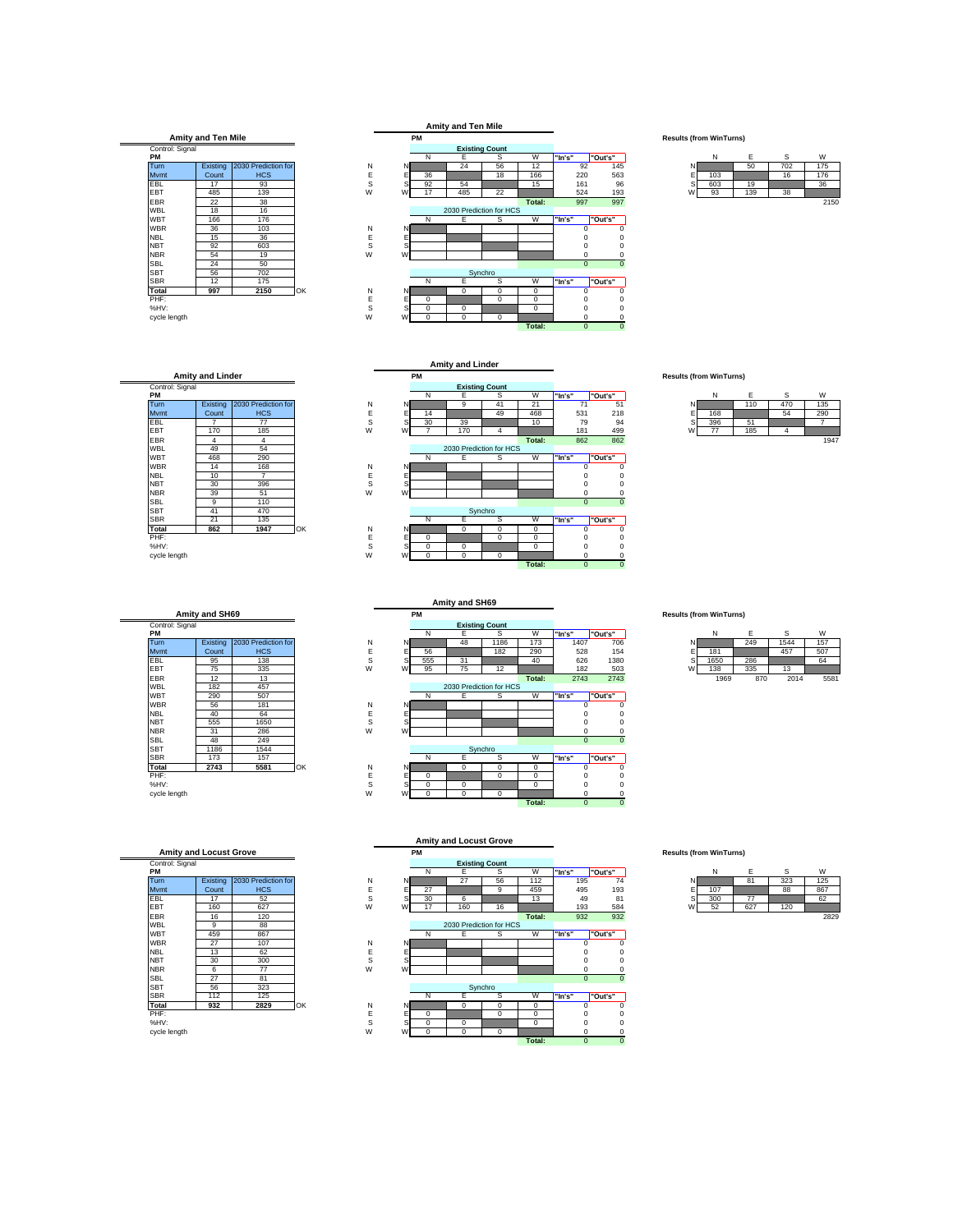



## **Lake Hazel and McDermott**

| Control: Signal |                |                     |    |        |    |             |                | <b>Existing Count</b>   |          |        |          |          |
|-----------------|----------------|---------------------|----|--------|----|-------------|----------------|-------------------------|----------|--------|----------|----------|
| PM              |                |                     |    |        |    | N           | Е              | s                       | W        | "In's" |          | "Out's"  |
| Turn            | Existing       | 2030 Prediction for |    | N      | N. |             | $\overline{2}$ | 18                      | 2        | 22     |          | 19       |
| <b>M</b> vmt    | Count          | <b>HCS</b>          |    | E      | Е  | 6           |                | 12                      | 104      | 122    |          | 36       |
| EBL             | 0              | 9                   |    | S<br>s |    | 13          | 3              |                         |          | 17     |          | 32       |
| EBT             | 31             | 554                 |    | W<br>W |    | $\mathbf 0$ | 31             | $\overline{2}$          |          | 33     |          | 107      |
| EBR             | $\overline{2}$ | 16                  |    |        |    |             |                |                         | Total:   | 194    |          | 194      |
| <b>WBL</b>      | 12             | 50                  |    |        |    |             |                | 2030 Prediction for HCS |          |        |          |          |
| <b>WBT</b>      | 104            | 482                 |    |        |    | N           | Е              | s                       | W        | "In's" |          | "Out's"  |
| <b>WBR</b>      | 6              | 281                 |    | N      | N. |             |                |                         |          |        |          | 0        |
| <b>NBL</b>      |                |                     |    | E<br>Е |    |             |                |                         |          |        |          |          |
| <b>NBT</b>      | 13             | 192                 |    | S<br>S |    |             |                |                         |          |        |          |          |
| <b>NBR</b>      | 3              | 9                   |    | W<br>W |    |             |                |                         |          |        |          | 0        |
| <b>SBL</b>      | $\overline{c}$ | 48                  |    |        |    |             |                |                         |          |        | $\Omega$ | $\Omega$ |
| <b>SBT</b>      | 18             | 189                 |    |        |    |             |                | Synchro                 |          |        |          |          |
| <b>SBR</b>      | $\overline{c}$ | 259                 |    |        |    | N           | E              | s                       | W        | "In's" |          | "Out's"  |
| Total           | 194            | 2090                | OK | N      | N. |             | 0              | 0                       | $\Omega$ |        |          | 0        |
| PHF:            |                |                     |    | E      | E  | $\mathbf 0$ |                | 0                       | 0        |        |          |          |
| %HV:            |                |                     |    | S      | S  | $\mathbf 0$ | $\mathbf 0$    |                         | 0        |        |          | 0        |

| <b>Lake Hazel and Black Cat</b> |                |                     |    |  |  |  |  |
|---------------------------------|----------------|---------------------|----|--|--|--|--|
| Control: Signal                 |                |                     |    |  |  |  |  |
| PM                              |                |                     |    |  |  |  |  |
| Turn                            | Existing       | 2030 Prediction for |    |  |  |  |  |
| Mvmt                            | Count          | <b>HCS</b>          |    |  |  |  |  |
| EBL                             | 2              | 33                  |    |  |  |  |  |
| FRT                             | 24             | 566                 |    |  |  |  |  |
| <b>FBR</b>                      |                |                     |    |  |  |  |  |
| <b>WBL</b>                      | 11             | 6                   |    |  |  |  |  |
| WBT                             | 104            | 737                 |    |  |  |  |  |
| <b>WBR</b>                      | 4              | 27                  |    |  |  |  |  |
| <b>NBL</b>                      |                | $\mathfrak{p}$      |    |  |  |  |  |
| <b>NBT</b>                      | 28             | 61                  |    |  |  |  |  |
| <b>NBR</b>                      | $\overline{2}$ | 6                   |    |  |  |  |  |
| SBI                             | 7              | 127                 |    |  |  |  |  |
| <b>SBT</b>                      | 72             | 72                  |    |  |  |  |  |
| <b>SBR</b>                      | 5              | 66                  |    |  |  |  |  |
| Total                           | 261            | 1704                | OK |  |  |  |  |
| PHF:                            |                |                     |    |  |  |  |  |
| %HV:                            |                |                     |    |  |  |  |  |

| Control: Signal<br>PМ |          |                     |
|-----------------------|----------|---------------------|
| Turn                  | Existing | 2030 Prediction for |
| Mymt                  | Count    | <b>HCS</b>          |
| <b>FBI</b>            | 2        | 138                 |
| <b>FBT</b>            | 35       | 555                 |
| <b>FBR</b>            | 7        | 20                  |
| <b>WBL</b>            | 24       | 12                  |
| <b>WBT</b>            | 104      | 615                 |
| <b>WBR</b>            | 19       | 234                 |
| <b>NBI</b>            | 14       | 18                  |
| <b>NBT</b>            | 89       | 245                 |
| <b>NBR</b>            | 4        | 3                   |
| SBI                   | 13       | 143                 |
| <b>SBT</b>            | 148      | 299                 |
| <b>SBR</b>            |          | 161                 |
| Total                 | 466      | 2443                |



|               | Ν   | Е   | S   | w    |
|---------------|-----|-----|-----|------|
| N             |     | 28  | 683 | 587  |
| $\frac{E}{S}$ | 39  |     | 8   | 328  |
|               | 594 |     |     | 111  |
| w             | 367 | 228 | 126 |      |
|               |     |     |     | 3104 |

**PM Results (from WinTurns) PM** NE SW **"In's" POut's"**<br> **PM** NE SW 12 104 12 22 19<br>
SS 13 3 14 17 32<br>
W 0 31 2 33 107 Turn | Existing |2030 Prediction for | N N | | 2 | 18 | 2 | 22 19 N | 48 | 189 | 259 Mvmt E E 6 12 104 122 36 E 281 50 482 EBL | 0 | 9 | S S| 13 | 3 | 1 | 17 32 S| 192 | 9 | 1 EBT 31 554 W W 0 31 2 33 107 W 9 554 16 EBR 2 16 **Total:** 194 194 2090 WBT 104 482 N E S W **"In's" "Out's"** WBR | 6 | 281 | N N N | | | | 0 0 NBL | 1 | 1 | E E | | | | | 0 0 **Lake Hazel and McDermott Existing Count** 2030 Prediction for HCS

NBR | 3 | 9 | W W | | | | | | | | 0 0 SBL 2 48 0 0 SBR 2 259 N E S W **"In's" "Out's" Total 194 2090** OK N N 0 0 0 0 0 PHF: E E 0 0 0 0 0 %HV: S S 0 0 0 0 0 cycle length W W 0 0 0 0 0 **Total:** 0 0 Synchro

|          |     | F   | Ś   | W    |
|----------|-----|-----|-----|------|
|          |     | 48  | 189 | 259  |
|          | 281 |     | 50  | 482  |
| Ś        | 192 |     |     |      |
| ٨ı<br>v٧ |     | 554 | 16  |      |
|          |     |     |     | 2090 |

**PM Results (from WinTurns) PM**<br> **PM** NE SW **PM** NE SW **PM ST**<br>
Nownt Count HCS E E 4 2 11 104 119 33 B 27 6 737<br>
EBL 2 33 S S 28 2 1 31 84 S 61 6 2<br>
EBT 24 566 1<br>
EBT 1 1 1 WBT 104 737 N E S W **"In's" "Out's"** WBR 4 27 N N 0 0 NBL | 1 | 2 | E E | | | | 0 0 NBT | 28 | 61 | SSS| | | | | | | 0 0 NBR | 2 | 6 | W W | | | | | | | 0 0 SBL 7 127 0 0 SBR 5 66 N E S W **"In's" "Out's" Total 261 1704** OK N N 0 0 0 0 0 PHF: E E 0 0 0 0 0 %HV: S S 0 0 0 0 0 cycle length W W 0 0 0 0 0 **Lake Hazel and Black Cat Existing Count** 2030 Prediction for HCS Syn

|               | N  | F   | Ś  | W    |
|---------------|----|-----|----|------|
|               |    | 127 | 72 | 66   |
| $\frac{E}{S}$ | 27 |     |    | 737  |
|               | 31 |     |    |      |
|               | 33 | 566 |    |      |
|               |    |     |    | 1701 |



|           | <b>Lake Hazel and Ten Mile</b> |  |  |
|-----------|--------------------------------|--|--|
| <b>DA</b> |                                |  |  |



|   | N   | F   | S   | W     |
|---|-----|-----|-----|-------|
| Ν |     | 143 | 299 | 161   |
| E | 234 |     | 12  | 615   |
| s | 245 |     |     | 18    |
| W | 138 | 555 | 20  |       |
|   |     |     |     | 0.442 |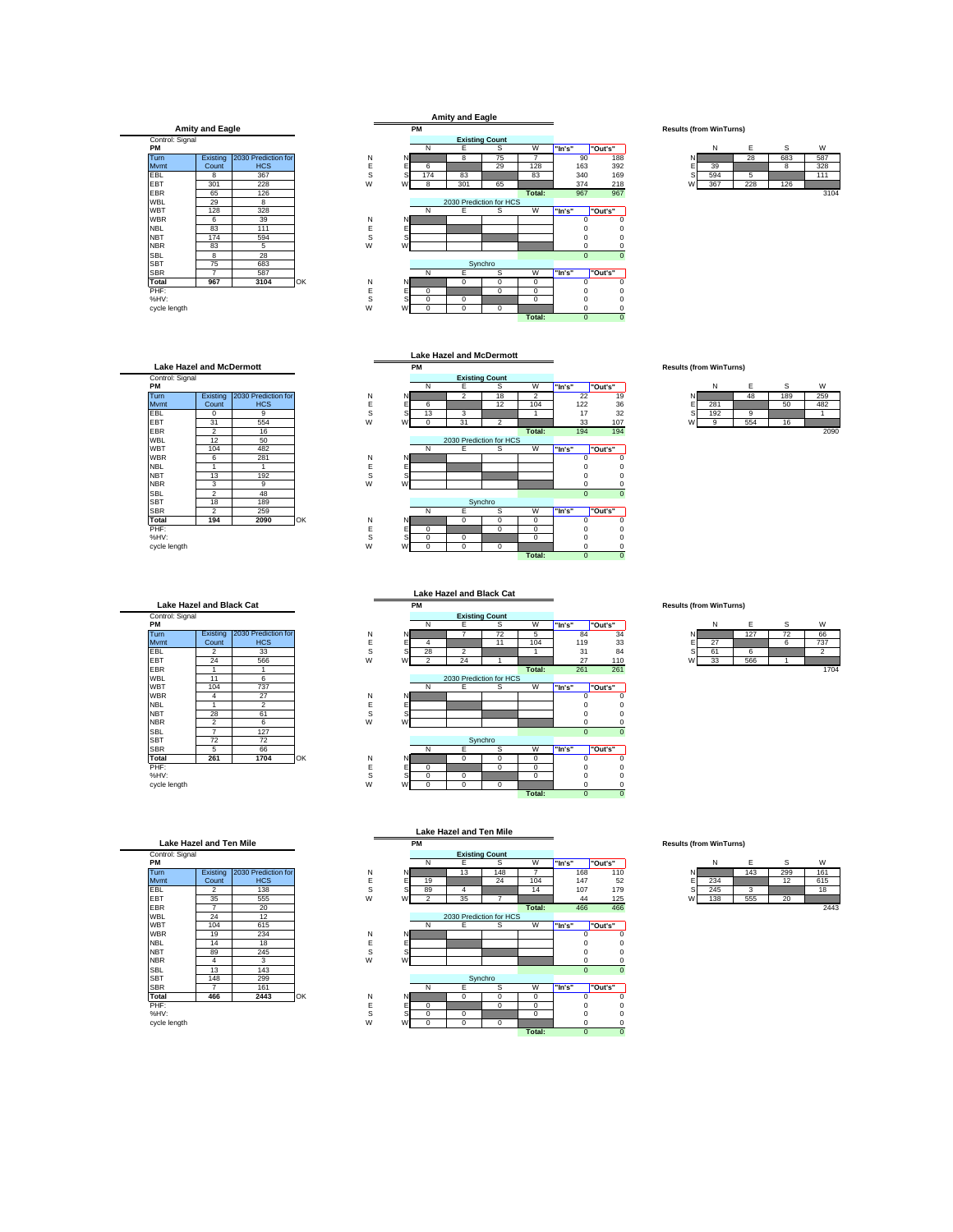## **Lake Hazel and Linder**



## **Lake Hazel and SH 69**

| Control: Signal |          |                     |    |   |    |             |                         | <b>Existing Count</b> |        |              |             |
|-----------------|----------|---------------------|----|---|----|-------------|-------------------------|-----------------------|--------|--------------|-------------|
| PM              |          |                     |    |   |    | N           | Е                       | s                     | W      | "In's"       | "Out's"     |
| Turn            | Existing | 2030 Prediction for |    | N | NI |             | 97                      | 1276                  | 53     | 1426         | 568         |
| <b>M</b> vmt    | Count    | <b>HCS</b>          |    | E | E  | 90          |                         | 33                    | 77     | 200          | 147         |
| EBL             | 17       | 136                 |    | S | S  | 461         | 21                      |                       | 15     | 497          | 1320        |
| EBT             | 29       | 795                 |    | W | W  | 17          | 29                      | 11                    |        | 57           | 145         |
| EBR             | 11       | 173                 |    |   |    |             |                         |                       | Total: | 2180         | 2180        |
| <b>WBL</b>      | 33       | 182                 |    |   |    |             | 2030 Prediction for HCS |                       |        |              |             |
| <b>WBT</b>      | 77       | 824                 |    |   |    | N           | Е                       | s                     | W      | "In's"       | "Out's"     |
| <b>WBR</b>      | 90       | 252                 |    | N | N. |             |                         |                       |        |              | 0           |
| <b>NBL</b>      | 15       | 169                 |    | E | E  |             |                         |                       |        |              |             |
| <b>NBT</b>      | 461      | 1361                |    | S | S  |             |                         |                       |        |              |             |
| <b>NBR</b>      | 21       | 213                 |    | W | W  |             |                         |                       |        |              | 0           |
| <b>SBL</b>      | 97       | 195                 |    |   |    |             |                         |                       |        | $\mathbf{0}$ | $\mathbf 0$ |
| <b>SBT</b>      | 1276     | 1469                |    |   |    |             |                         | Synchro               |        |              |             |
| <b>SBR</b>      | 53       | 118                 |    |   |    | N           | E                       | s                     | W      | "In's"       | "Out's"     |
| Total           | 2180     | 5887                | OK | N | NI |             | 0                       | 0                     | 0      |              | 0           |
| PHF:            |          |                     |    | E | E  | $\mathbf 0$ |                         | 0                     | 0      |              |             |
| %HV:            |          |                     |    | S | S  | $\mathbf 0$ | $\mathbf 0$             |                       | 0      |              | 0           |

cycle length W W 0 0 0 0 0

| <b>Lake Hazel and Locust Grove</b> |                |                     |    |
|------------------------------------|----------------|---------------------|----|
| Control: Signal<br>PM              |                |                     |    |
| Turn                               | Existing       | 2030 Prediction for |    |
| Mymt                               | Count          | <b>HCS</b>          |    |
| EBL                                | 7              | 34                  |    |
| <b>FBT</b>                         | 131            | 1118                |    |
| <b>FBR</b>                         | 2              | 114                 |    |
| WBL                                | $\mathfrak{p}$ | 84                  |    |
| WBT                                | 163            | 1202                |    |
| <b>WBR</b>                         | 28             | 101                 |    |
| <b>NBI</b>                         | $\overline{c}$ | 77                  |    |
| <b>NBT</b>                         | 10             | 190                 |    |
| <b>NBR</b>                         | 5              | 166                 |    |
| <b>SBL</b>                         | 40             | 58                  |    |
| <b>SBT</b>                         | 28             | 268                 |    |
| <b>SBR</b>                         | 12             | 20                  |    |
| Total                              | 430            | 3432                | O۲ |
| PHF:                               |                |                     |    |
| $\%$ HV·                           |                |                     |    |

| Control: Signal<br>PМ |          |                     |
|-----------------------|----------|---------------------|
| Turn                  | Existing | 2030 Prediction for |
| Mymt                  | Count    | <b>HCS</b>          |
| <b>FBI</b>            | 13       | 83                  |
| <b>FBT</b>            | 165      | 1079                |
| <b>FBR</b>            | 5        | 168                 |
| <b>WBL</b>            | 5        | 46                  |
| <b>WBT</b>            | 168      | 1287                |
| <b>WBR</b>            | 96       | 167                 |
| NBL                   | 5        | 159                 |
| <b>NBT</b>            | 38       | 273                 |
| <b>NBR</b>            | 3        | 22                  |
| SBI                   | 159      | 151                 |
| <b>SBT</b>            | 87       | 424                 |
| <b>SBR</b>            | 19       | 78                  |
| Total                 | 763      | 3937                |





|   | N   | F   | Ś   | W    |
|---|-----|-----|-----|------|
| Ν |     | 150 | 255 | 70   |
| E | 169 |     | 56  | 848  |
| S | 212 | 39  |     |      |
|   | 31  | 689 | 14  |      |
|   |     |     |     | 2539 |

**PM Results (from WinTurns)** PM | Existing 2030 Prediction for<br>
Turn | Existing 2030 Prediction for N N E S W "In's" |"Out's" | 668 N E S W<br>
MWmtt Count HCS E E 90 33 77 200 147 E 252 195 1469 118<br>
EBL 17 136 S 461 21 15 497 1320 S 1361 213 169<br>
EBT WBT 77 824 N E S W **"In's" "Out's"** WBR | 90 | 252 | N N N | | | | | 0 0 NBL | 15 | 169 | E E | | | | | | 0 0 NBT 461 1361 S S 0 0 NBR | 21 | 213 | W W | | | | | | | | 0 0 SBL 97 195 0 0 SBR 53 118 N E S W **"In's" "Out's" Total 2180 5887** OK N N 0 0 0 0 0 PHF: E E 0 0 0 0 0 **Lake Hazel and SH 69 Existing Count** 2030 Prediction for HCS Synchro

**Total:** 0 0

|   | N    | F   | ς    | W    |
|---|------|-----|------|------|
|   |      | 195 | 1469 | 118  |
|   | 252  |     | 182  | 824  |
| Ś | 1361 | 213 |      | 169  |
| W | 136  | 795 | 173  |      |
|   |      |     |      | 0.07 |



|   | N   | F    | Ś   | W    |
|---|-----|------|-----|------|
|   |     | 58   | 268 | 20   |
| Е | 101 |      | 84  | 1202 |
| S | 190 | 166  |     |      |
|   | 34  | 1118 | 114 |      |
|   |     |      |     | 3132 |



|   | N   | F    | S   | W     |
|---|-----|------|-----|-------|
| N |     | 151  | 424 | 78    |
|   | 167 |      | 46  | 1287  |
| S | 273 | 22   |     | 159   |
| W | 83  | 1079 | 168 |       |
|   |     |      |     | 0.000 |

|   |          |          | 2030 Prediction for HCS |          |             |         |
|---|----------|----------|-------------------------|----------|-------------|---------|
|   | N        | Е        | S                       | W        | "In's"      | "Out's" |
| Ν |          |          |                         |          | O           |         |
| Е |          |          |                         |          |             |         |
| S |          |          |                         |          |             |         |
| W |          |          |                         |          |             |         |
|   |          |          |                         |          | $\mathbf 0$ |         |
|   |          |          | Synchro                 |          |             |         |
|   | Ν        | F        | Ś                       | W        | "In's"      | "Out's" |
| Ν |          | $\Omega$ | $\Omega$                | 0        | O           |         |
| Е | $\Omega$ |          | $\Omega$                | 0        |             |         |
| S | $\Omega$ | $\Omega$ |                         | $\Omega$ |             |         |
| W | n        | 0        | 0                       |          |             |         |
|   |          |          |                         | Total:   | $\mathbf 0$ |         |
|   |          |          |                         |          |             |         |
|   |          |          |                         |          |             |         |

## **Lake Hazel and Eagle**

|                 |          |                     |    |              |    |          |                         |                       |          |        |              |         |  |   |     |      | $\sim$ |
|-----------------|----------|---------------------|----|--------------|----|----------|-------------------------|-----------------------|----------|--------|--------------|---------|--|---|-----|------|--------|
| Control: Signal |          |                     |    |              |    |          |                         | <b>Existing Count</b> |          |        |              |         |  |   |     |      |        |
| PМ              |          |                     |    |              |    | N        | Е                       | s                     | W        | "In's" |              | "Out's" |  |   | N   | E    | s      |
| <b>Turn</b>     | Existing | 2030 Prediction for |    | N            | N. |          | 159                     | 87                    | 19       |        | 265          | 147     |  |   |     | 151  | 424    |
| Mvmt            | Count    | <b>HCS</b>          |    |              |    | 96       |                         | 5                     | 168      |        | 269          | 327     |  |   | 167 |      | 46     |
| EBL             | 13       | 83                  |    | s            |    | 38       | 3                       |                       | 5        |        | 46           | 97      |  |   | 273 | 22   |        |
| EBT             | 165      | 1079                |    | W            | W  | 13       | 165                     | 5                     |          |        | 183          | 192     |  | W | 83  | 1079 | 168    |
| EBR             | 5        | 168                 |    |              |    |          |                         |                       | Total:   |        | 763          | 763     |  |   |     |      |        |
| WBL             | 5        | 46                  |    |              |    |          | 2030 Prediction for HCS |                       |          |        |              |         |  |   |     |      |        |
| WBT             | 168      | 1287                |    |              |    | N        | Е                       | s                     | W        | "In's" |              | "Out's" |  |   |     |      |        |
| WBR             | 96       | 167                 |    | Ν            | N  |          |                         |                       |          |        |              |         |  |   |     |      |        |
| <b>NBL</b>      | 5        | 159                 |    |              |    |          |                         |                       |          |        |              |         |  |   |     |      |        |
| NBT             | 38       | 273                 |    | s            |    |          |                         |                       |          |        |              | C       |  |   |     |      |        |
| NBR             | 3        | 22                  |    | W            | w  |          |                         |                       |          |        |              |         |  |   |     |      |        |
| SBL             | 159      | 151                 |    |              |    |          |                         |                       |          |        | $\Omega$     |         |  |   |     |      |        |
| SBT             | 87       | 424                 |    |              |    |          |                         | Synchro               |          |        |              |         |  |   |     |      |        |
| SBR             | 19       | 78                  |    |              |    | Ν        | Е                       | s                     | W        | "In's" |              | "Out's" |  |   |     |      |        |
| Total           | 763      | 3937                | OK | N            | NI |          | 0                       | 0                     | $\Omega$ |        |              |         |  |   |     |      |        |
| PHF:            |          |                     |    |              |    | $\Omega$ |                         | $^{\circ}$            | 0        |        |              |         |  |   |     |      |        |
| %HV:            |          |                     |    | $\sim$<br>C. |    | $\Omega$ | $\Omega$                |                       | $\Omega$ |        |              |         |  |   |     |      |        |
| cycle length    |          |                     |    | W            | W  | 0        | 0                       | $^{\circ}$            |          |        |              |         |  |   |     |      |        |
|                 |          |                     |    |              |    |          |                         |                       | Total:   |        | $\mathbf{0}$ |         |  |   |     |      |        |

| Lake Hazel and Eagle  |                                |
|-----------------------|--------------------------------|
| PM                    | <b>Results (from WinTurns)</b> |
| <b>Existing Count</b> |                                |

|   | N   | F   | s   |  |
|---|-----|-----|-----|--|
|   |     | 151 | 124 |  |
| Ξ | 167 |     | 46  |  |
| ~ | つフマ |     |     |  |